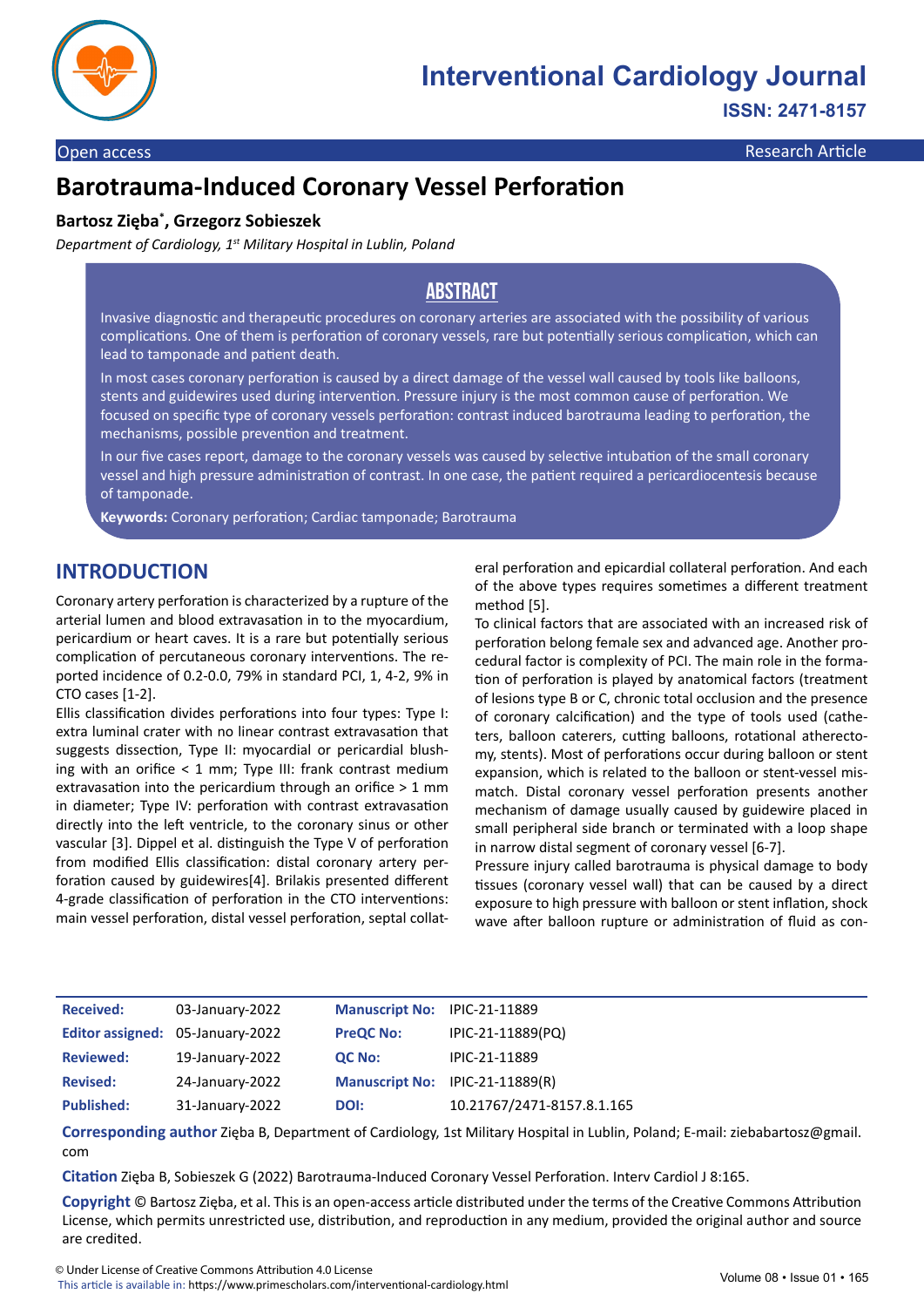trast with high pressure especially to small vessel. The effect of high pressure can be used intentionally as in case of granadoplasty. However mostly the effect of too high pressure is uncontrolled [8].

Barotrauma induced coronary perforation can reveal after contrast administration to coronary artery through a diagnostic or guide catheter. The severity of the injury can vary from slight intimal dissection to full-length dissection, sometimes spiral dissection or perforation. Such a complication is often initiated by mechanical damage to the endothelium by the catheter or selective intubation of small branch. In this situation, contrast administration can cause vessel damage and perforation (**Figure 1-3**).



**Figure 1:** A 71 year old woman with NSTEMI and hypertension. Diagnostic coronary angiography, 6 Fr JR4.0.



**Figure 2:** A 65 year old woman with NSTEMI, hypertension and COPD. Diagnostic coronary angiography, 6 Fr AL 1.0.



**Figure 3:** A 81 year old woman with Chronic Coronary Syndrome, diabetes mellitus, hypertension, after STEMI of inferior wall and PCI LAD, CTO RCA. Diagnostic coronary angiography, 6 Fr JR4.0.

### **METHOD**

It is retrospective, five cases analysis (4 women and 1 man) of special kind of coronary artery perforation induced by barotrauma. The reason of diagnostic coronary angiography was Chronic Coronary Syndrome in three patients and Acute Coronary Syndrome in two patients. The right artery was engaged with a 6 Fr JR4.0 guiding catheter in three patient, in case of the other two 6 Fr AL 1, 0 and 6 Fr Tiger were used. After administration of contrast, we observed multifocal extravasation of the contrast within the distal segment of small vessels. In four patients (cases 1-4) repeated control echocardiography

demonstrated no pericardial effusion and the patients showed no symptoms (**Figure 1-5**).



**Figure 4:** A 66 year old woman with chronic coronary syndrome ,diabetes mellitus, atrial fibrylation, prior PCI LAD, after stent graft implantation of a in the descending aorta. Diagnostic coronary angiography, 6Fr Tiger.

### **DISCUSSION**

In the cases presented above, the small coronary vessels were damaged during contrast administration. In all cases it was related to branches of the right coronary artery. In three cases it was the first and in two cases the second contrast injection to intubated artery. In all cases, the damage occurred during coronarography with a diagnostic catheter.

In all cases the reason of perforation was selective intubation of a small branch, mostly cone branch and high force administration of contrast what resulted in and large volume of contrast flow with high pressure in small vessel.

Contrast extravasation in the above cases is characterized by typical angiographic image. In the first phase, multifocal extravasation of contrast as polycyclic brightening in the area of vascularization of the SB can be observed. The multifocal of brightening are enlarging during few seconds and the growing weakly saturated zone of brightening; creating a characteristic haze can be observed [Figure6].

In four patients (cases 1-4) repeated echocardiography demonstrated no pericardial effusion and the patients showed no symptoms. In following cases conservative treatment was sufficient. Although they all received 5000 IU unfractionated heparin before procedure, no tamponade symptoms or pericardial effusion were observed. . In one case (Case 5 ) a serious complication in the form of tamponade occurred about half an hour after procedure. This patient received complete heparinization and had before barotrauma-induced perforation PCI of another artery .

To avoid the barotrauma-induced perforation, it is indicated to confirm position of diagnostic or guide catheter after intubating an artery. Gently applying a small amount of contrast will allow visualizing the position of the catheter. It is also worth to check blood pressure and when it is too low, that may indicate a damping in the small vessel, so the reposition of the catheter is needed. Avoid using high force to give a contrast is mandatory.

In most cases, conservative treatment is sufficient. Pre-planned angioplasty should be postponed as it poses a risk of sub-acute tamponade after a full dose of heparin.

In severe cases, typical coronary perforation treatment is needed, such as prolonged balloon dilatation, stent or graft implantation in main vessel. The standard side branch treatment is also possible using cut balloon technic (CBT) , coils, fat or spon-